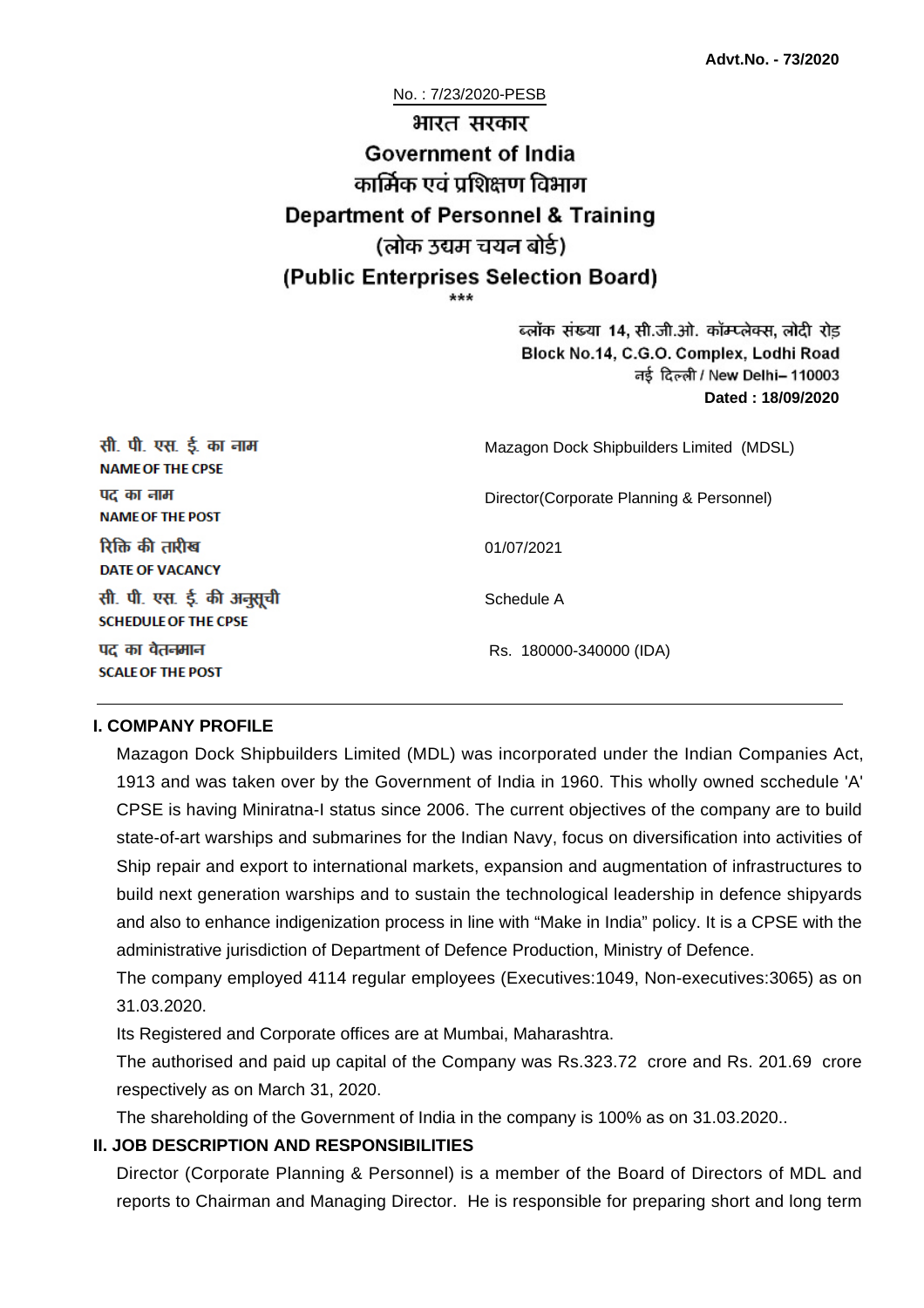Corporate Plans, Marketing Strategy, Export Marketing, Assessment of the capacity utilization and identifying potential for diversification. Responsibility of personnel function includes organisational planning and development performance-appraisal of the managerial personnel, management development and industrial relations. He is also responsible for planning and execution of Capital Works associated with infrastructure upgradation including Civil repairs and for the management of the Company's Estate and immovable assets.

# **III. ELIGIBILITY**

| Age of superannuation 60 years |                                                                                             |                |                                                                                             |  |
|--------------------------------|---------------------------------------------------------------------------------------------|----------------|---------------------------------------------------------------------------------------------|--|
| <b>Internal</b>                |                                                                                             | <b>Others</b>  |                                                                                             |  |
| <b>Minimum</b>                 | <b>Maximum</b>                                                                              | <b>Minimum</b> | <b>Maximum</b>                                                                              |  |
| 45                             | 2 years residual service as on<br>the date of vacancy w.r.t. the<br>date of superannuation. | 45             | 3 years residual service as on<br>the date of vacancy w.r.t. the<br>date of superannuation. |  |

**1. AGE :** On the date of occurrence of vacancy (DOV)

# **2. EMPLOYMENT STATUS:**

The applicant must, on the date of application, as well as on the date of interview, be employed in a regular capacity – and **not** in a contractual/ad-hoc capacity – in one of the followings :-

(a) Central Public Sector Enterprise (CPSE) (including a full-time functional Director in the Board of a CPSE);

(b) Central Government including the Armed Forces of the Union and All India Services;

(c) State Public Sector Enterprise (SPSE) where the annual turnover is \***Rs 2000 crore or more**;

(d) Private Sector in company where the annual turnover is **\*Rs 2000 crore or more**. **Preference would be given to candidates from listed companies.**

(\* The average audited annual turnover of three financial years preceding the calendar year in which the post is advertised shall be considered for applying the approved limits)

# **3. QUALIFICATION:**

The applicant should be an Engineering graduate preferably in Mechanical or Electrical or Marine Engineering discipline with good academic record from a recognized University/Institution.

Post Graduate Diploma or Degree in Personnel Management/Human Resource Management or Masters in Business Administration(MBA)/Post Graduate Diploma/Programme in Management(PGDM/PGPM), from a recognized University/Institution will be desirable.

# **4. EXPERIENCE:**

The applicant should have cumulative experience of at least five years during the last ten years at senior level in a large organization of repute in management of large and complex projects turnkey projects, preferably with one year experience in preparation of Corporate Plans/Personnel/HR management.

# **5. PAY SCALE:**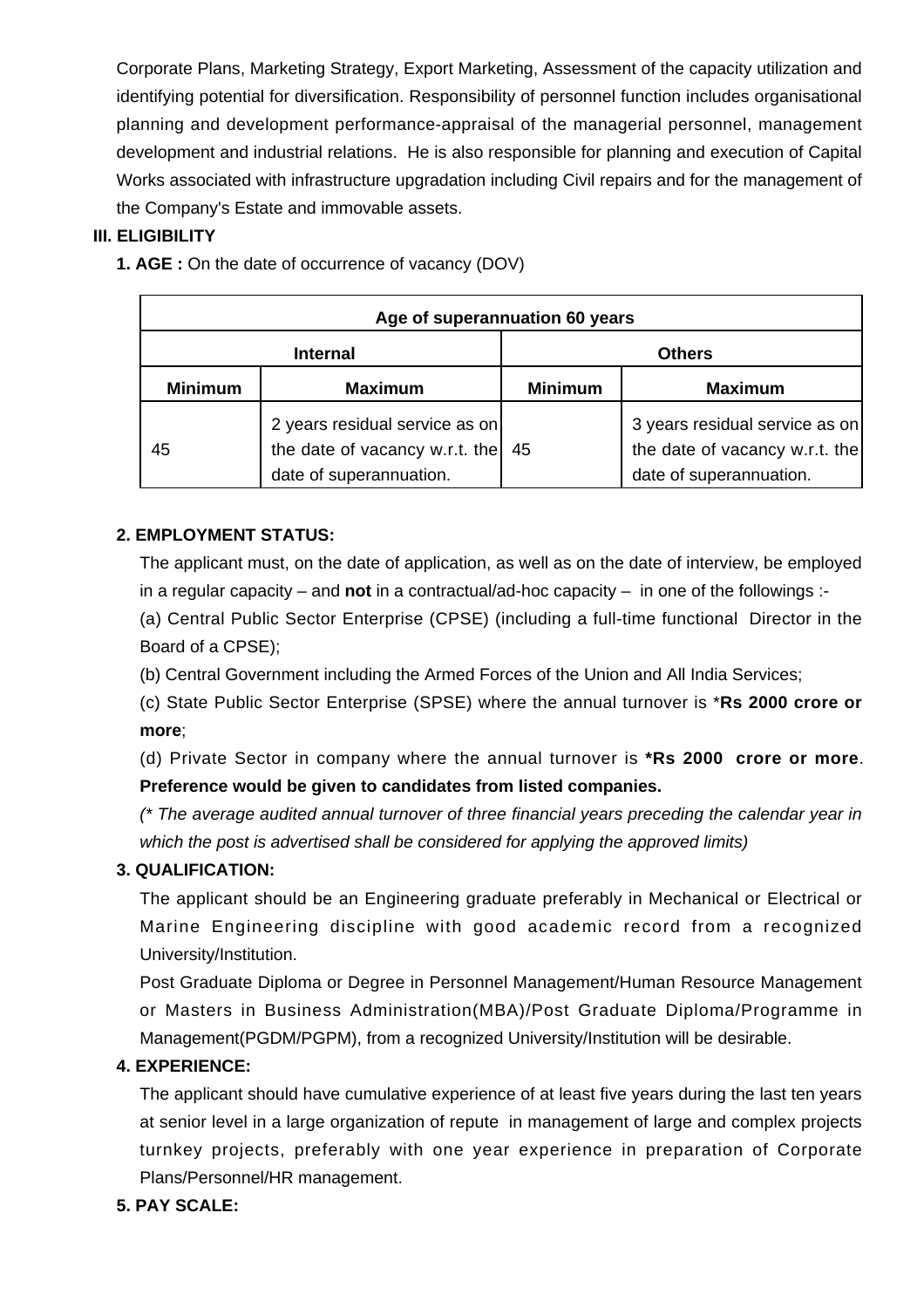## **(a)Central Public Sector Enterprises-**

## **Eligible Scale of Pay**

- (i) Rs. 7250-8250 (IDA) Pre 01/01/1992
- (ii) Rs. 9500-11500 (IDA) Post 01/01/1992
- (iii) Rs. 20500-26500 (IDA) Post 01/01/1997
- (iv) Rs. 51300-73000 (IDA) Post 01/01/2007
- (v) Rs. 120000-280000 (IDA) Post 01.01.2017
- (vi) Rs. 18400-22400 (CDA) Pre-revised post 01.01.1996
- (vii) Rs. 37400-67000 + GP 10000 (CDA) post 01.01.2006
- (viii) Rs. 144200-218200 (Level 14) CDA post 01.01.2016

The minimum length of service required in the eligible scale will be one year for internal candidates, and two years for others as on the date of vacancy.

**(b)**

**(i) Applicants from Central Government / All India Services** should be holding a post of the level of Joint Secretary in Government of India or carrying equivalent scale of pay on the date of application.

**(ii) Applicants from the Armed forces of the Union** should be holding a post of the level of Major General in the Army or equivalent rank in Navy/Air Force on the date of application.

**(c)**

 **Applicants from State Public Sector Enterprises/ Private Sector** should be working at Board level position or at least a post of the level immediately below the Board level on the date of application.

# **6. CONDITION OF IMMEDIATE ABSORPTION FOR CENTRAL GOVERNMENT OFFICERS**

Central Government Officers, including those of the Armed Forces of the Union and the All India Services, will be eligible for consideration only on immediate absorption basis.

#### **IV. DURATION OF APPOINTMENT**

The appointment shall be for a period of five years from the date of joining or upto the date of superannuation or until further orders, whichever is earlier.

# **V. SUBMISSION OF APPLICATIONS**

All applicants should send their applications as per the format at Annexure.

- 1. The applicants should submit their applications through proper channel as follows:
- (a) Government Officers, including those of the Armed Forces of the Union and All India Services: through Cadre Controlling authority.
- (b) CMDs/MDs/Functional Directors in CPSE: through the concerned Administrative Ministry.
- (c) Below Board level in CPSE: through the concerned CPSE.
- (d) CMDs/MDs/Functional Directors in State PSE: through the concerned Administrative Secretary
- and Cadre Controlling Authority, if any, of the State Government.
- (e) Below Board level in SPSE: through the concerned SPSE.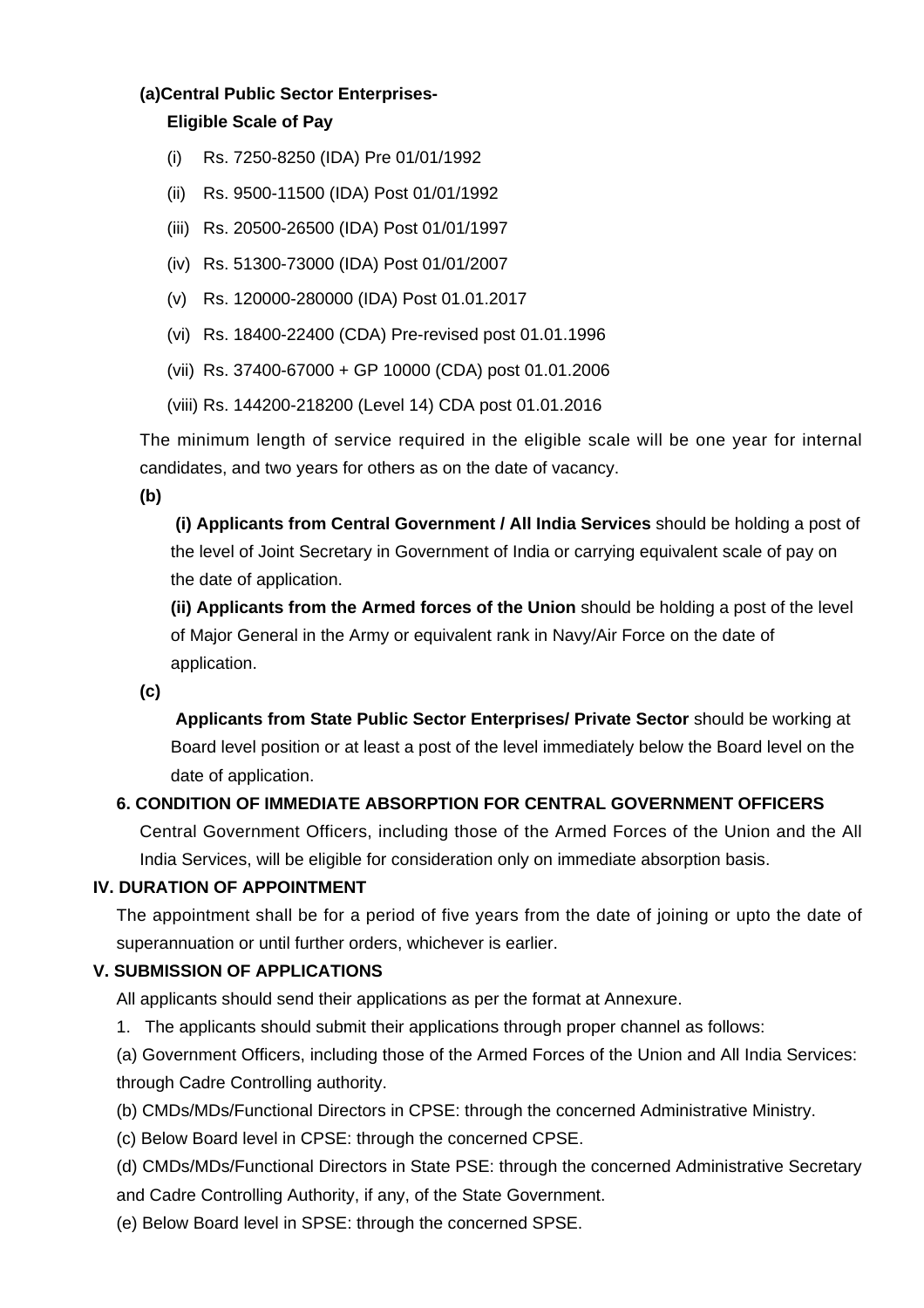(f) Private Sector: directly to the PESB.

2. Applicants from Private Sector must submit the following documents along with the application form:

(a) Annual Reports of the Company for the last 3 years preceding the calendar year in which the post was advertised **(please provide URL or attach/enclose copies);**

(b) Whether the company is listed or not; if yes, the documentary proof **(please provide URL or attach/enclose copies);**

(c) Evidence of working at Board level or at least a post of the level immediately below the Board level;

(d) Self-attested copies of documents in support of age and qualifications;

(e) The relevant Jobs handled in the past with details.

# **VI. UNDERTAKING BY THE APPLICANT**

An applicant has to give an undertaking as a part of the application that he/she will join the post, if selected. If an applicant does not give such undertaking, the application would be rejected.

**1. For candidates from Central Government/Armed Forces of the Union/ All India Services** 

(a) The appointment is on immediate absorption basis.

(b) If a candidate conveys his/her unwillingness to join after the interview is held, he/she would be debarred for a period of two years from the date of interview, for being considered for a Board level post in any CPSE.

(c) Further, if a candidate conveys his/her unwillingness to join after the issue of offer of appointment, he/she would be debarred for a period of two years from the date of offer of appointment for being considered for a Board level post in any CPSE.

# **2. For candidates from CPSE**

(a) If a candidate conveys his/her unwillingness to join after the interview is held, he/she would be debarred for a period of two years from the date of interview, for being considered for a Board level post in any CPSE other than the one to which the candidate belongs.

(b) Further, if a candidate conveys his/her unwillingness to join after the issue of offer of appointment, he/she would be debarred for a period of two years from the date of offer of appointment for being considered for a Board level post in any CPSE other than the one to which the candidate belongs.

# **3. For candidates from SPSE/Private Sector**

(a) If a candidate conveys his/her unwillingness to join after the interview is held, he/she would be debarred for a period of two years from the date of interview, for being considered for a Board level post in any CPSE.

(b) Further, if a candidate conveys his/her unwillingness to join after the issue of offer of appointment, he/she would be debarred for a period of two years from the date of offer of appointment for being considered for a Board level post in any CPSE.

**4.** In the above cases, no request for relaxation or otherwise would be entertained.

# **VII. THE APPLICANTS CAN EITHER**

(a) fill up the Application Form online against this Job Description on the website of PESB http://pesb.gov.in/ and thereafter forward it online, as specified in para  $V(1)$ ;